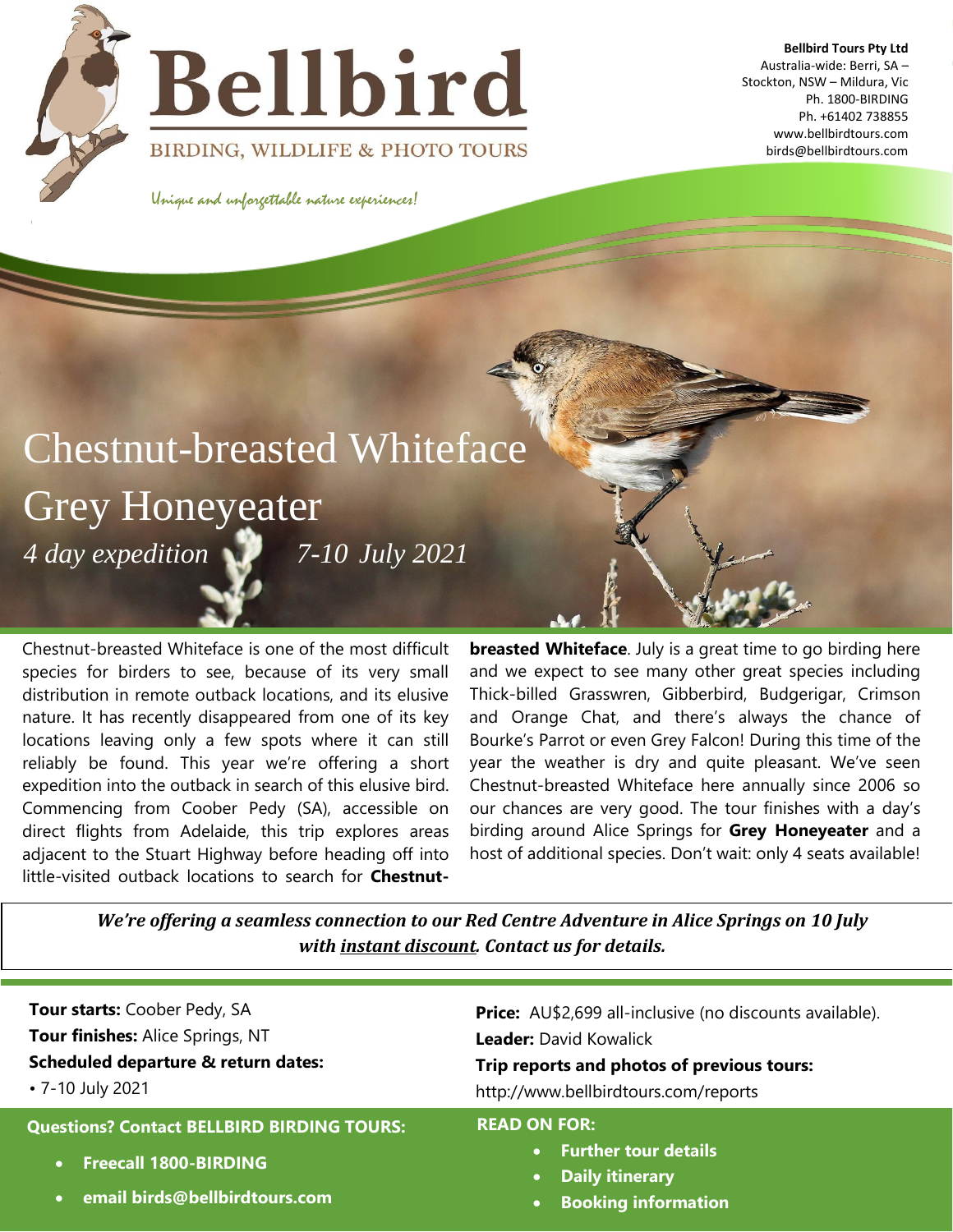

*We're offering a seamless connection to our Red Centre Adventure commencing in Alice Springs on 10 July with instant discount. Contact us for details*

## **Tour details**

**Tour starts:** Coober Pedy, SA (served by direct flights from Adelaide)

**Tour finishes:** Alice Springs, NT (served by direct flights to all major cities)

### **Scheduled departure and return dates:**

Tour commences with dinner on 7 July 2021. Please arrive on or before 7 July. Tour finishes late afternoon on 10 July 2021. Please depart that evening or the next day. Or join our Red Centre Adventure on 10 July. Itinerary contains further details.

**Leader:** David Kowalick.

**Difficulty:** Low/Medium/High/Excellent level of fitness required. For the actual whiteface search we'll be walking between 5-10 km across stony, undulating terrain. We may have to do this again the next day if we don't succeed the first time.

What to bring: Please travel light. Binoculars, camera, mobile phone, chargers, power adaptors if you're an international guest, insect repellent, sunscreen, personal medications, sun hat, water bottle, hand sanitizer. Sturdy footwear recommended. Scopes, super-telephoto lenses with tripods, and heavy suitcases are discouraged.

**Clothing:** Lightweight long pants, t-shirt and long-sleeved shirt, over the top of which you can wear layers that can be taken off as necessary, including a jumper / sweater and a wind- and rain-proof jacket.

**Group size:** Minimum 2, maximum 4 participants.

**Cost:** AU\$2,699 per person including accommodation and all meals, based on double or twinshare occupancy. Single occupancy surcharge of \$300. Not included: tips, personal expenses. Budget tour: earlybird or return-client discount **does not** apply.

**Bookings**: Online at<http://www.bellbirdtours.com/bookings> or please complete the booking form in the back of this brochure.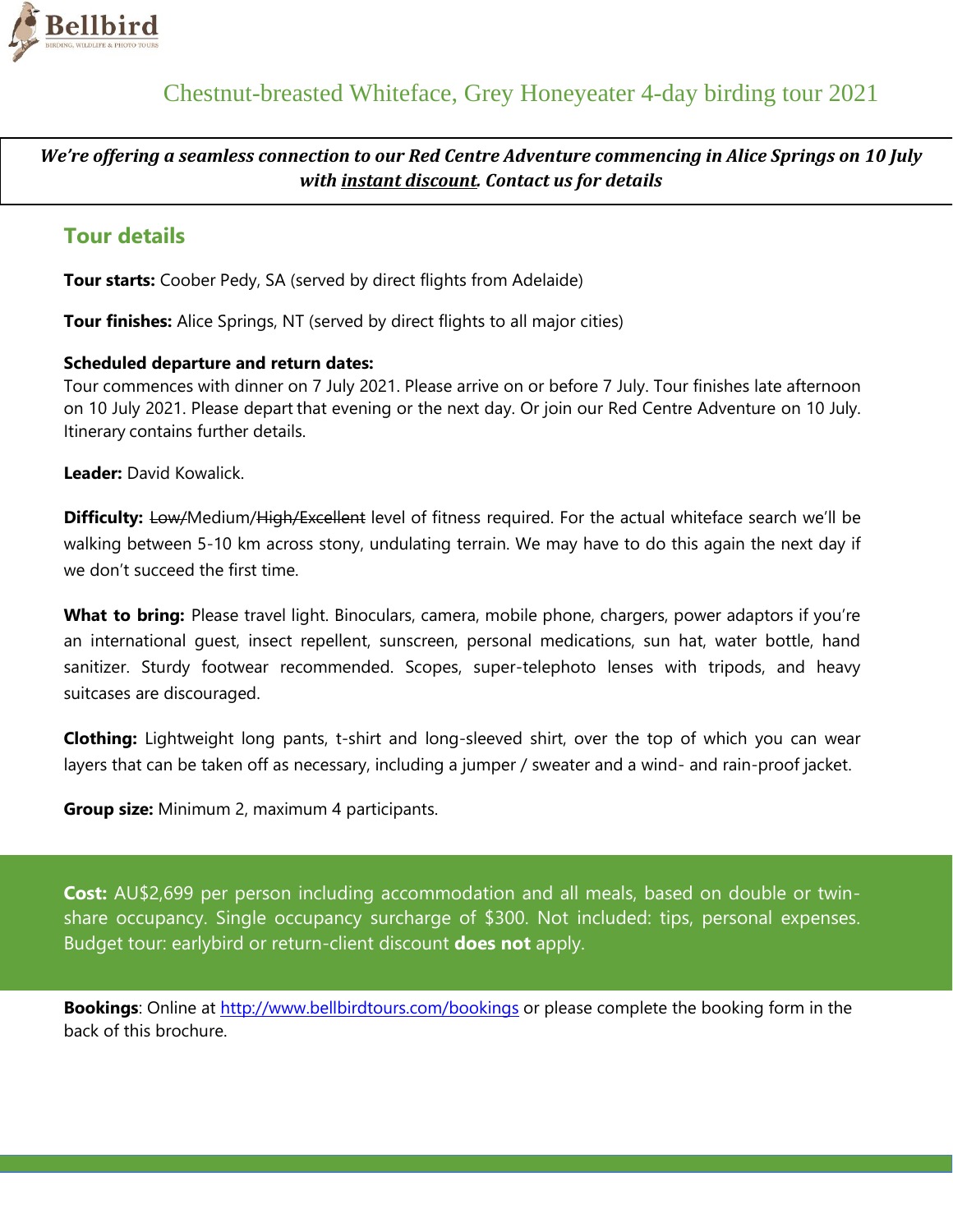

# Chestnut-breasted Whiteface, Grey Honeyeater 4-day birding tour 2021

## **Daily itinerary**

### **Day 1: Wed 7 July.**

*We're offering a seamless connection with our preceding Western Splits & Specialties tour commencing in Adelaide on Thu 1 July which targets White-bellied Whipbird, Copperback & Nullarbor Quail-thrush, Naretha Bluebonnet & more! Contact us for details*

Please make your own way to Coober Pedy (SA) this afternoon. There are direct flights from Adelaide. Accommodation: **Underground Motel, Coober Pedy** (above-ground & underground en-suite motel rooms available; meals included: D).

### **Day 2: Thu 8 July**

After an early breakfast we'll spend the best part of the morning searching a location near Coober Pedy where we should, weather and other factors permitting, obtain our first views of Chestnut-breasted Whiteface. This will involve a lot of a walking. Other species likely here include White-winged Fairy-wren, Zebra Finch and Thick-billed Grasswren which no doubt will be another highlight. After lunch we'll spend most of the afternoon driving north to arrive in the hamlet of Marla, our destination for the night. Along the way we have chances of Budgerigar, Crimson and Orange Chat, Black-breasted Buzzard and Chiming Wedgebill. Accommodation: **Traveller's Rest, Marla** (en-suite motel rooms; meals included: B, L, D).

#### **Day 3: Fri 9 July**

After an early breakfast we will check the sparse outback habitats around Marla where we have another very good chance of Chestnut-breasted Whiteface as well as Zebra Finch and Orange Chat while we may be lucky to come across Ground Cuckoo-shrike, Gibberbird, Chiming Wedgebill or Bourke's Parrot. We'll then have lunch and spend the afternoon driving up to Alice Springs. At the end of the day we'll retire to our accommodation in Alice Springs. Accommodation: **Mercure Springs Resort, Alice Springs** (en-suite motel rooms; meals included: B, L, D)

### **Day 4: Sat 10 July**

We'll spend a day birding around Alice Springs, where Grey Honeyeater will be the main target of the day. There are plenty of other good birds to be had too: Dusky Grasswren, Rufous-crowned Emu-wren, Spinifexbird, Slaty-backed and Inland Thornbill, Western Bowerbird and Painted Finch are on the menu for today. The tour finishes around 4pm this afternoon and you are welcome to fly out any time from 5pm onwards this evening or stay on in Alice Springs for our Red Centre tour. Accommodation: **none**; meals: B, L). *If you're staying on for our Red Centre Adventure your hotel and dinner is included tonight and you'll receive a discount off the Red Centre tour price.* 



Chestnut-breasted Whiteface, Gibberbird, Chestnut-breasted Whiteface, Grey Honeyeater © P **Waanders**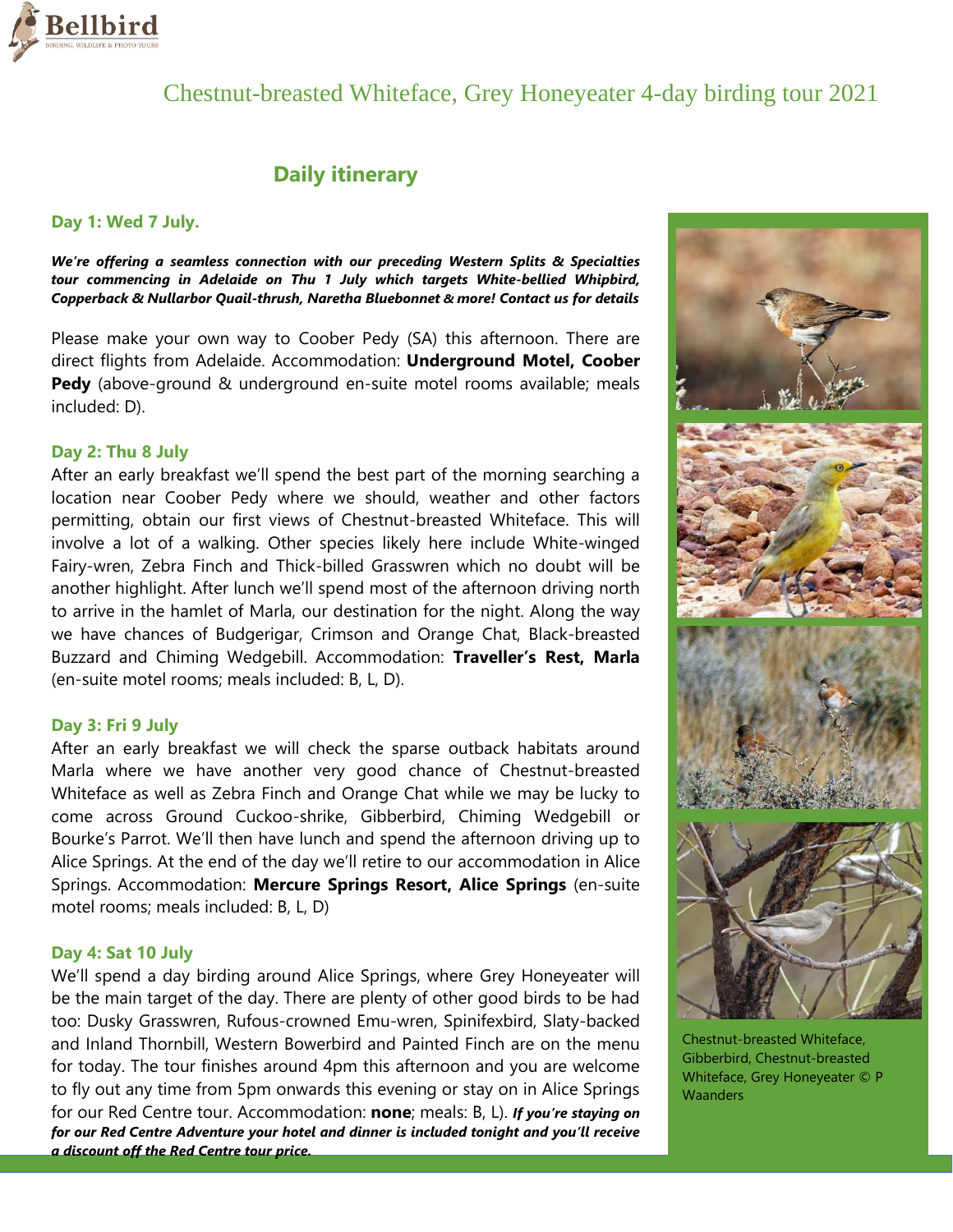

# Chestnut-breasted Whiteface, Grey Honeyeater 4-day birding tour 2021

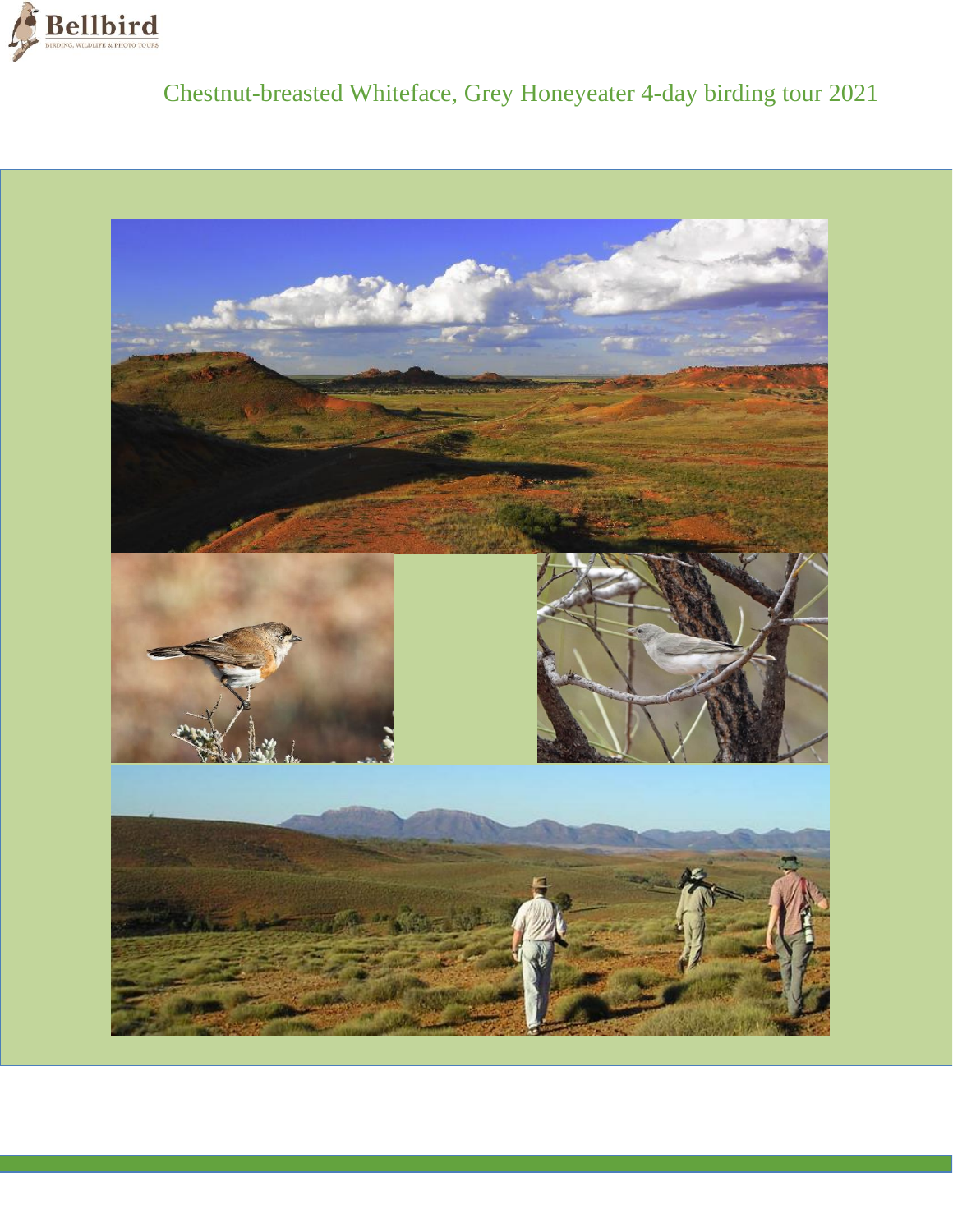

**Bellbird Tours Pty Ltd**  Australia-wide: Berri, SA – Stockton, NSW – Mildura, Vic Ph. 1800-BIRDING Ph. +61402 738855 www.bellbirdtours.com birds@bellbirdtours.com ABN 40 159 352 002

# Tour booking form

This form contains 3 pages. Please print out and complete each page, and sign where indicated. Scan and email, or send by postal mail, with payment (see last page) to the address above. You can also complete an on-line version of this form a[t https://www.bellbirdtours.com/booking](https://www.bellbirdtours.com/booking)

### **Tour details:**

Name of tour *Chestnut-breasted Whiteface –Grey Honeyeater 4-day expedition 2021*

Starting and Ending dates *7-10 July 2021*

### **Your details:**

Name and address of the registrant(s) *(only 1 form is needed for people residing at the same address)* 

| N. |
|----|
|----|

| Date of birth |  |
|---------------|--|
|               |  |

\_\_\_\_\_\_\_\_\_\_\_\_\_\_\_\_\_\_\_\_\_\_\_\_\_\_\_\_\_\_\_\_\_\_\_\_\_\_\_\_\_\_\_\_\_\_\_\_\_\_\_\_\_\_\_\_\_\_\_\_\_\_\_\_\_\_\_\_\_\_\_\_\_\_\_\_\_\_

Address\_\_\_\_\_\_\_\_\_\_\_\_\_\_\_\_\_\_\_\_\_\_\_\_\_\_\_\_\_\_\_\_\_\_\_\_\_\_\_\_\_\_\_\_\_\_\_\_\_\_\_\_\_\_\_\_\_\_\_\_\_\_\_\_\_\_\_\_\_\_\_

Identification document and number (passport for international visitors)

Telephone (Home)

\_\_\_\_\_\_\_\_\_\_\_\_\_\_\_\_\_\_\_\_\_\_\_\_\_\_\_\_\_\_\_\_\_\_\_\_\_\_\_\_\_\_\_\_\_\_\_\_\_\_\_\_\_\_\_\_\_\_\_\_\_\_\_\_\_\_\_\_\_\_\_\_\_\_\_\_\_\_\_\_\_\_\_\_\_\_\_\_\_\_\_\_\_\_\_\_\_\_\_\_\_\_\_\_\_

\_\_\_\_\_\_\_\_\_\_\_\_\_\_\_\_\_\_\_\_\_\_\_\_\_\_\_\_\_\_\_\_\_\_\_\_\_\_\_\_\_\_\_\_\_\_\_\_\_\_\_\_\_\_\_\_\_\_\_\_\_\_\_\_\_\_\_\_\_\_\_\_\_\_\_\_\_

 $(Work)$   $(Wok)$ 

Email\_\_\_\_\_\_\_\_\_\_\_\_\_\_\_\_\_\_\_\_\_\_\_\_\_\_\_\_\_\_\_\_\_\_\_\_\_\_\_\_\_\_\_\_\_\_\_\_\_\_\_\_\_\_\_\_\_\_\_\_\_\_\_\_\_\_\_\_\_\_\_\_\_

tick if you do not want to receive future updates, news and special offers from Bellbird Tours by email

Emergency Contact Name, relationship and telephone number *(required field)*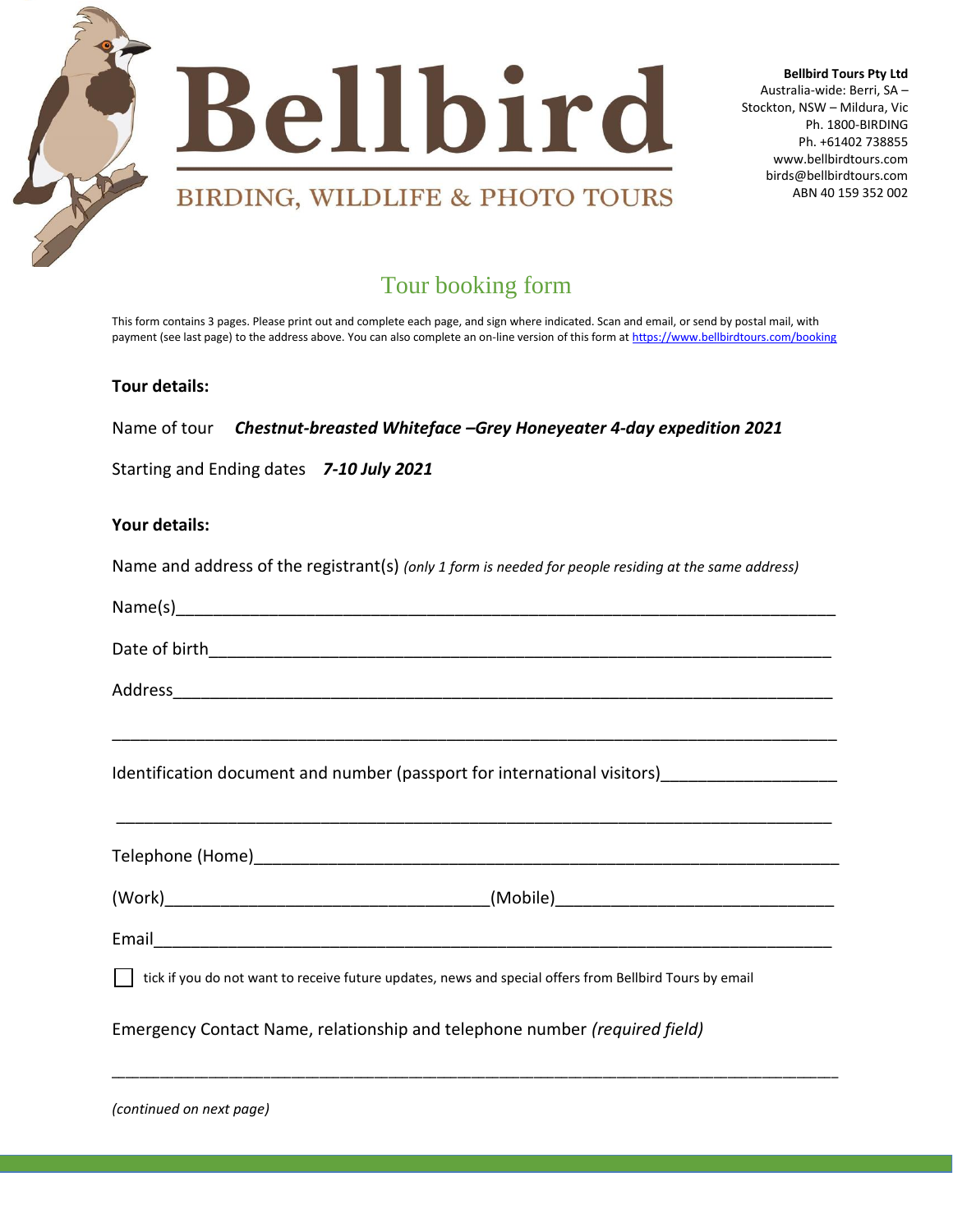### **Accommodation requirements** (please tick):

Single Room (surcharge applies)

Double Room (2 people, 1 bed, usually queen-size, but this cannot always be guaranteed)

Twin Share (2 people, 2 beds) (If you are a solo traveller and want to share a room: we will try to team you up with another solo traveller, however this cannot be guaranteed. Single surcharge applies for single occupancy)

### **Medical conditions and dietary requirements:**

Do you have any medical conditions (eg. disabilities, illnesses or allergies) that might restrict your full involvement in any aspect of the tour?

No / Yes If Yes, please provide details: <u>\_\_\_\_\_\_\_\_\_\_\_\_\_\_\_\_\_\_\_\_\_\_\_\_\_\_\_\_\_\_\_\_</u>

\_\_\_\_\_\_\_\_\_\_\_\_\_\_\_\_\_\_\_\_\_\_\_\_\_\_\_\_\_\_\_\_\_\_\_\_\_\_\_\_\_\_\_\_\_\_\_\_\_\_\_\_\_\_\_\_\_\_\_\_\_\_\_\_\_\_\_\_\_\_\_\_\_\_\_\_\_\_

\_\_\_\_\_\_\_\_\_\_\_\_\_\_\_\_\_\_\_\_\_\_\_\_\_\_\_\_\_\_\_\_\_\_\_\_\_\_\_\_\_\_\_\_\_\_\_\_\_\_\_\_\_\_\_\_\_\_\_\_\_\_\_\_\_\_\_\_\_\_\_\_\_\_\_\_\_\_

\_\_\_\_\_\_\_\_\_\_\_\_\_\_\_\_\_\_\_\_\_\_\_\_\_\_\_\_\_\_\_\_\_\_\_\_\_\_\_\_\_\_\_\_\_\_\_\_\_\_\_\_\_\_\_\_\_\_\_\_\_\_\_\_\_\_\_\_\_\_\_\_\_\_\_\_\_\_

If you have other special requirements (eg dietary requirements), please advise. While we cannot guarantee to accommodate them, we will make every attempt to do so.

**Optional extras:**

Please indicate if you would like us to arrange any of the following (we'll contact you to discuss):

Domestic flights

International flights

 $\Box$  Pre and/or post tour hotel bookings

### **Travel insurance:**

I understand that unforeseen circumstances may arise that could force me to cancel my booking. I understand Bellbird's cancellation policy and have made the following arrangements:



- $\Box$  I will arrange, or have arranged, my own travel insurance
- $\Box$  I do not intend to take out travel insurance and accept the associated financial risk
- $\Box$  I would like you to arrange travel insurance for me

 $\Box$  Other, please specify:

*(continued on next page)*